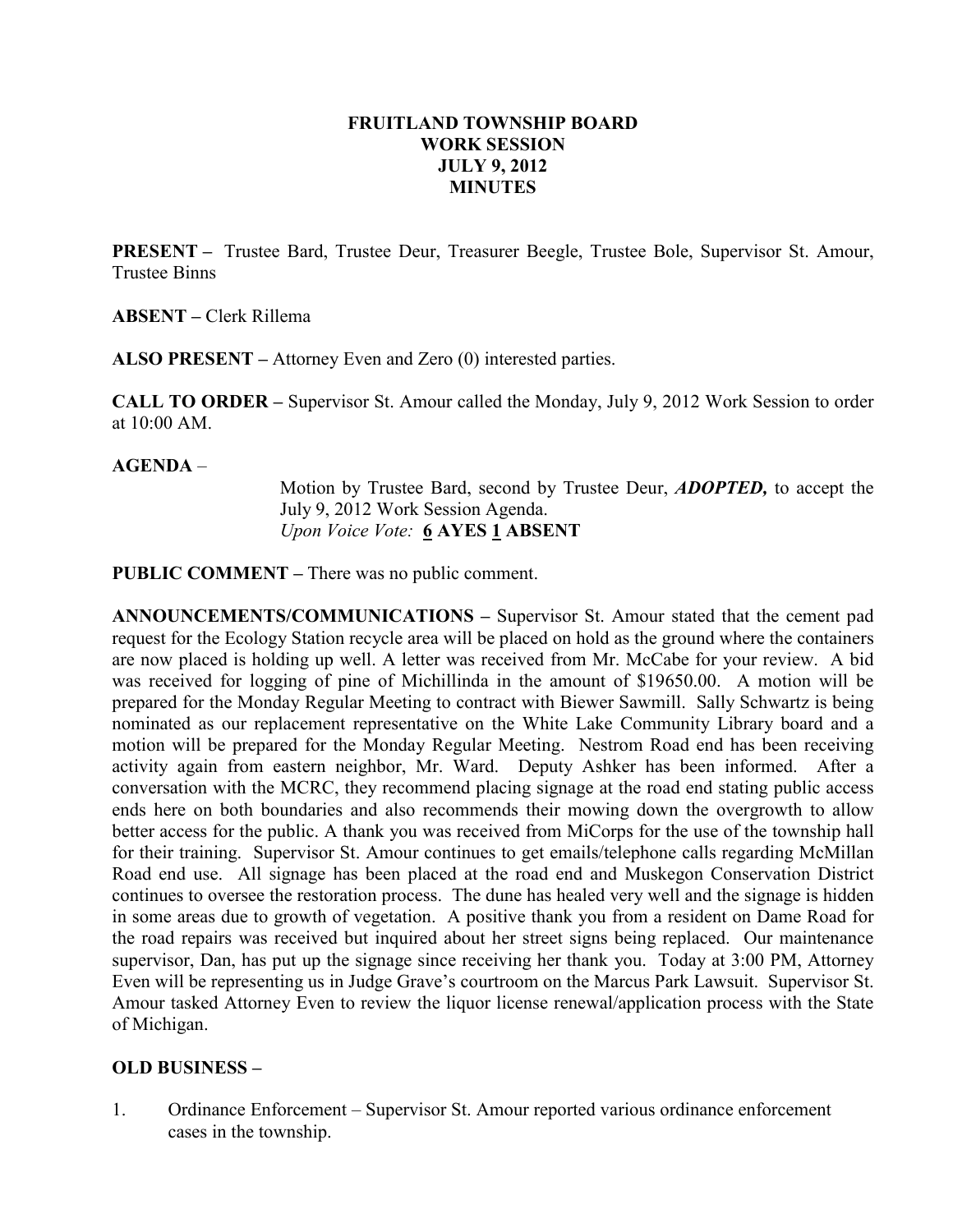- 2. Civil Infractions Attorney Even reviewed the proposed civil infractions to be published and fee schedule that should be adopted by resolution. A resolution will be prepared for the Monday Regular Meeting.
- 3. Health Insurance Supervisor St. Amour reported that we are self-insured in our health insurance coverage at this time. Several quotes for health insurance coverage were reviewed and a recommendation will be made at the Monday Regular Meeting for which plan to go with for coverage that will be a group plan but allows for only one employee to participate.
- 4. Policies & Procedures, Employee Handbook Attorney Even continues his review and provided clarification on the bid process in the policies and procedures. Discussion will take place at the August work session.
- 5. SAXE Drain Status Supervisor St. Amour stated that no new information has been received by the Drain Commissioner at this time. The dry weather has been to our advantage this summer.
- 6. SPLKA Update Supervisor St. Amour shared the Resolution prepared by SPLKA that will allow Director Cindy Beth Davis to work on grants for WRLS which needs to be adopted by the SPLKA board yet. SPLKA is looking for our cooperation on allowing the position of curator to live off grounds and continue to oversee the operations of the museum and allow the renting of the living quarters of the WRLS to renters as a potential offset to their curator salary. This still needs to be discussed among the SPLKA board. This month, SPLKA is celebrating Christmas in July and the WRLS is decorated for this event. SPLKA would like to place a gate into the side/back yard at their expense off the northwest corner of the WRLS for use of the grassy area. The board is okay with the gate being installed.

## NEW BUSINESS –

- 1. Muskegon County GIS Supervisor St. Amour stated that the invoice for our basic service was received in the amount of \$4,033.94. A motion will be prepared for the Monday Regular Meeting.
- 2. Trustee Priority Listing of Projects for Parks & Recreation Commission Supervisor St. Amour stated that he had conversations with Chair Shields and the Parks Commission would entertain a listing of proposed projects that the Board of Trustees would be willing to fund for the future. Supervisor St. Amour tasked the BOT to forward their list to him so he could compile for the August work session.
- 3. Fireworks Supervisor St. Amour stated that he received multiple calls on complaints for fireworks before and after the 4<sup>th</sup> of July. As Attorney Even and Supervisor St. Amour explained, our noise ordinance goes into effect after 11:00 AM and Supervisor St. Amour stated that he encourages residents to call 911 after that time if the noise continues. At this time, the BOT is not interested in an ordinance regulating fireworks.
- 4 Sign Ordinance Review Attorney Even will be reviewing our sign ordinance along with suggestions from the Planning Commission which has had an ad hock committee reviewing